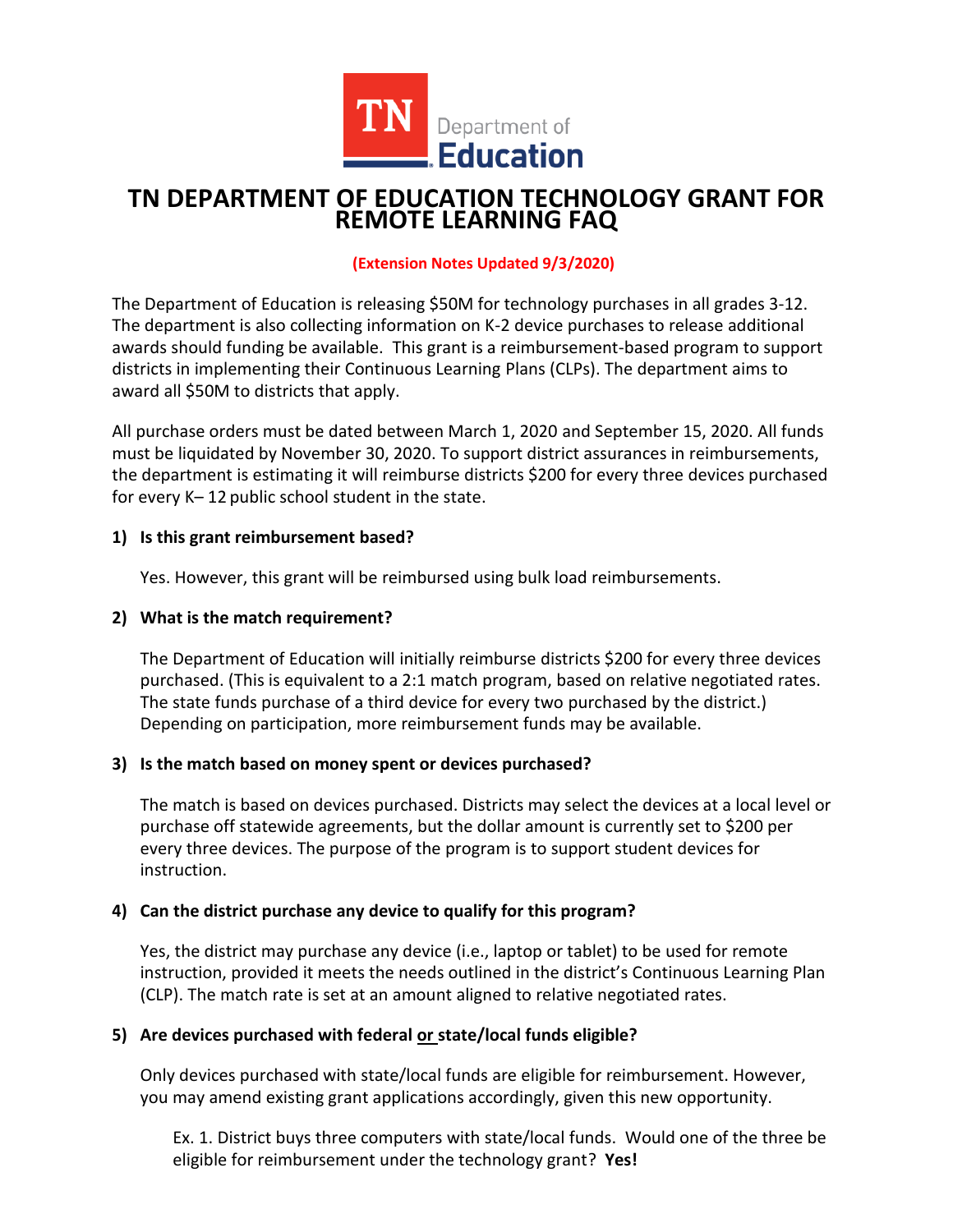Ex.2 . District uses their ESSER / CARES act funds (or other federal funds) to purchase two devices, and then purchases the third with state or local funds. Would the third (purchased with state or local funds) be eligible for reimbursement under the technology grant? **Yes!**

Ex. 3. District buys two devices with the LEA Reopening & Programmatic Supports grant and one with state/local funds. Would the third (purchased with state or local funds) be eligible for reimbursement under the technology grant? **Yes!**

Ex. 4. District buys all three computers with ESSER/CARES Act funds. Would one of the three be eligible for reimbursement under the technology grant? **No**; **however, the district may amend their ESSER/CARES Act application to buy the third device with state/local funds and then use the technology grant for reimbursement of the third device**.

### **6) What is the deadline?**

Intent to participate forms are due August 1, 2020. Submitting these forms is not a requirement to receive the grant and does not bind the district to participating. It allows the department to better plan and communicate expected grant award amounts. Grant applications are due September 15, 2020. Device invoices must be uploaded by November 30, 2020.

### **7) Is there a maximum number of devices I can purchase?**

No, but the department will award grants to prioritize device purchases for  $K - 12$  students in alignment with districts' average daily membership (ADM).

# **8) Does this only apply to laptop or tablet purchases?**

The primary purpose of this grant is to support individual device use for student instruction.

### **9) What information will be required in the application?**

The application will only ask for information about ADM per grade, purchase amounts per grade, documentation of purchase orders, and related operational questions. The department will reference your CLP to determine the district or charter school's strategy for implementation.

### **10) What is the reimbursement amount?**

The Department of Education will reimburse districts \$200 for every three devices purchased. (This is equivalent to a 2:1 match program, based on relative negotiated rates.)

# **11) Are public charter schools eligible?**

Yes. Public charter schools may apply for funds directly from the state, aligned with their CLPs.

# **12) What if the district already made a purchase?**